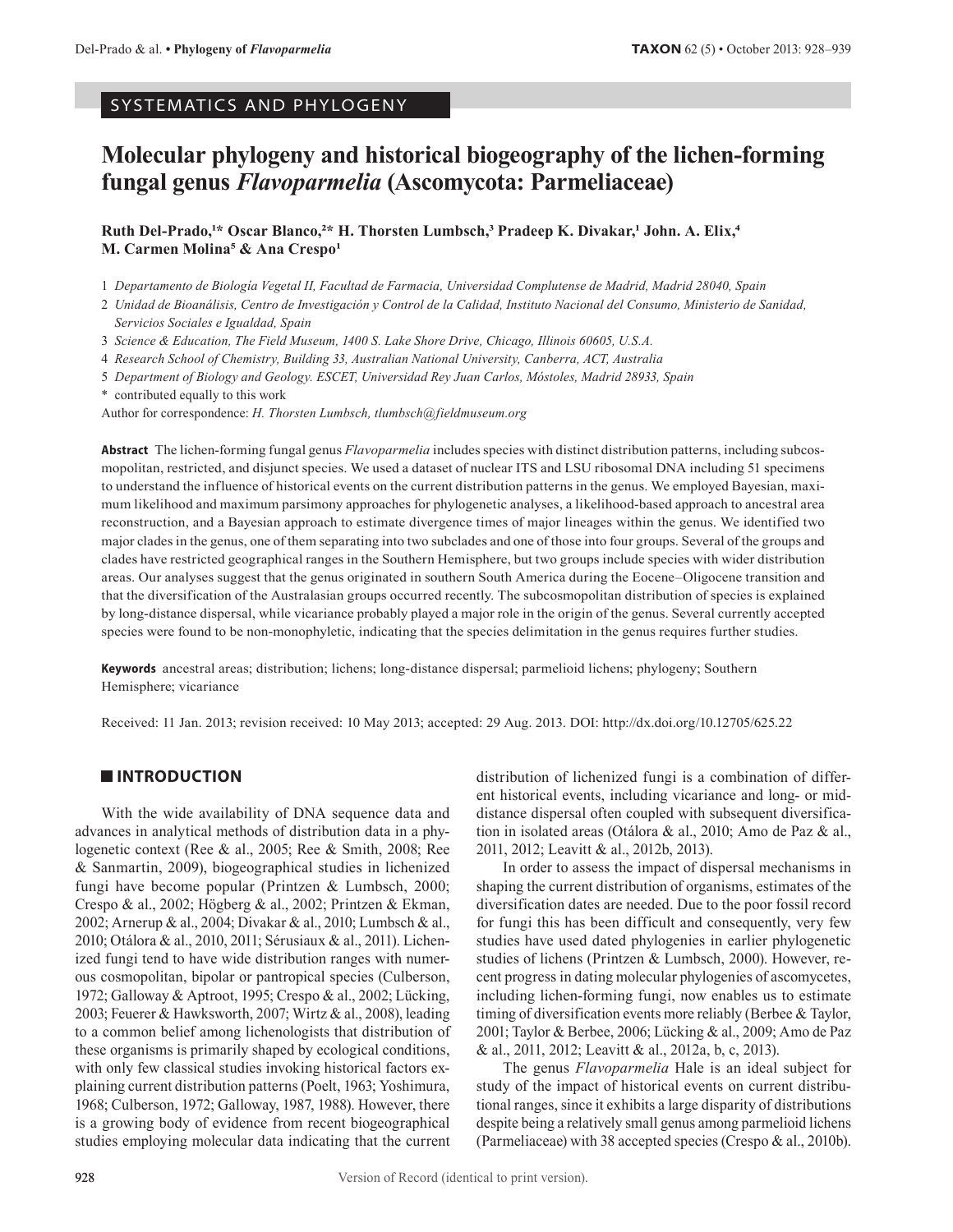It includes yellows are the internal to the solehold of the solehold of the solehold of the solehold of the solehold of the solehold of the solehold of the solehold of the solehold of the solehold of the solehold of the s ing broad rounded lobes, non-ciliate margins, a pored epicortex, bifusiform or fusiform conidia, a cortex containing usnic acid, and cell-walls composed of isolichenan (Crespo & al., 2011). The genus has a worldwide distribution with centers of distribution in temperate and subtropical areas. Species in the genus show different patterns of distribution, such as wide, restricted and disjunct. Some species have a restricted distribution, including the Australasian *F. haywardiana* Elix & J. Johnst., *F. euplecta* (Stirt.) Hale and *F. haysomii* (C.W. Dodge) Hale, the South American *F. citrinescens* (Gyeln.) O. Blanco & al. and *F. subambigua* (Hale) O. Blanco & al., and the North American *F. baltimorensis* (Gyeln. & Fóriss) Hale and *F. subcapitata*  (Nyl. ex Hasse) Hale ex DePriest & B.W. Hale. Other species are widely distributed and occur in most continents, such as *F. caperata* (L.) Hale and *F. soredians* (Nyl.) Hale*. Flavoparmelia rutidota* (Hook.f. & Taylor) Hale has a disjunct distribution, occurring in Australia and America.

So far, molecular phylogenetic studies focusing on parmelioid lichens included only few *Flavoparmelia* species (Blanco & al., 2006; Crespo & al., 2007, 2010b). These studies have supported the monophyly and elucidated the phylogenetic position of this genus within parmelioid lichens. As yet, however, no study focusing on the phylogeny of *Flavoparmelia* species has been undertaken. Thus, little is known about how the species in the genus are related to each other and how the different distribution ranges in the genus can be explained. Therefore we have assembled data of two ribosomal loci from 51 specimens representing 21 species of *Flavoparmelia* to address the following issues: (1) resolve major phylogenetic relationships in the genus, (2) estimate the timing of diversification events of main lineages, and (3) assess the impact of vicariance and long-distance dispersal in shaping the current distribution of *Flavoparmelia* species.

### **MATERIALS AND METHODS**

**Taxon sampling. —** Sequence data of the nuclear ITS and LSU rDNA were analyzed for 51 specimens of *Flavoparmelia*. Of the 38 described species within *Flavoparmelia*, 21 species are included in this study, collected from various geographic regions including Asia, Australia, Europe, North and South America, and East and South Africa. Eight species of *Austroparmelina* A. Crespo & al. were selected as outgroup because this genus has previously been shown to be closely related to *Flavoparmelia* (Crespo & al., 2010a, b). The ITS dataset included 43 sequences from previous publications by our group (Blanco & al., 2004, 2005; Gutierrez & al., 2007; Crespo & al., 2010b; Del-Prado & al., 2010) and 16 generated for this study. The nuLSU dataset included 16 sequences from our previous publications (see above) and 39 newly generated sequences.

Details of the studied material, including GenBank accession numbers are shown in Appendix 1.

*Flavoparmelia* lacks fossil records and hence we prepared a larger dataset (142 taxa) including main parmelioid lineages published elsewhere (Crespo & al., 2010b) to include the calibration points and constrain the tree with fossil records in molecular dating analyses.

**Molecular methods. —** Total DNA was extracted from freshly collected materials, using the DNeasy Plant Mini Kit (Qiagen, Hilden, Germany) following the instructions of the manufacturer, with slight modifications described in Crespo & al. (2001). Fungal nuclear LSU and ITS rDNA were amplified using the following primers: (1) for nuLSU: AL1R (Döring & al., 2000), and LR6 (Vilgalys & Hester, 1990), and (2) for nuITS: ITS1F (Gardes & Bruns, 1993), ITS4A (Larena & al., 1999), ITS1-LM (Myllys & al., 1999), and ITS2-KL (Lohtander  $\&$  al., 1998). Amplifications were performed in a 25 µl volume containing 2.5 µl  $10\times$  DNA buffer containing 2 mM MgCl<sub>2</sub> (Biotools, Madrid, Spain), 0.5 µl dNTPs (10 mM of each base), 1.25 µl of each primer (10 µM), 0.625 µl DNA polymerase (1 U/ $\mu$ l), 13.875  $\mu$ l distilled water and 5  $\mu$ l of DNA template.

The amplifications for nuLSU and ITS rDNA were carried out in an automatic thermocycler (Techne Progene, JepsonBolton & Co., Waltford, Herts, U.K.) using the following parameters: initial denaturation at 94°C for 5 min followed by 35 cycles at 94°C for 1 min, 54°C (AL1R/LR6, and ITS1F/ ITS4A) or 56°C (ITS1LM/ITS2KL) for 1 min, and 72°C for 1.5 min; and a final extension at 72°C for 10 min. Amplification products were visualized on 1% agarose gels stained with SYBR Safe DNA (Life Technologies Corporations, Grand Island, New York, U.S.A.) gel stain (10,000× concentrated in DMSO), and subsequently purified using the enzyme exoSAP-IT (GE Healthcare, Chalfont St. Giles, U.K.) according to the manufacturers' instructions.

Fragments were sequenced using Big Dye Terminator reaction kit (ABI PRISM, Life Technologies Corporations). Cycle sequencing reactions were performed with the same sets of primers used for PCR amplifications, as described previously (Del-Prado & al., 2010). Sequence fragments obtained were assembled with SeqMan v.4.03 (DNAStar, www.dnastar .com) and manually edited.

**Sequence alignment and phylogenetic analysis. —** The two datasets were aligned separately. For the nuLSU dataset, the program Clustal W v.2 (Thompson & al., 1994) was used followed by a manual adjustment. For the ITS marker, sequences were aligned using the program MAFFT v.6 (Katoh & al., 2009) with the parameters set to default values. The alignment of the combined dataset was analyzed using maximum parsimony (MP), maximum likelihood (ML), and a Bayesian Markov chain Monte Carlo approach (B/MCMC).

The nucleotide substitution models were selected using jModelTest v.2 (Posada, 2008) using the Akaike information criterion (AIC). The following substitution models were selected: (1) for ITS, the general time reversible model (Rodriguez  $\&$  al., 1990) with estimation of invariant sites and the assumption of a gamma distribution with six rate categories ( $GTR+I+G$ ); and (2) for the nuLSU region  $GTR+G$  was selected.

We used an MP approach to detect potential conflicts between the two data partitions with a threshold of 70% bootstrap support (Lutzoni & al., 2004). If no conflict was evident, it was assumed that the two datasets were congruent and could be combined.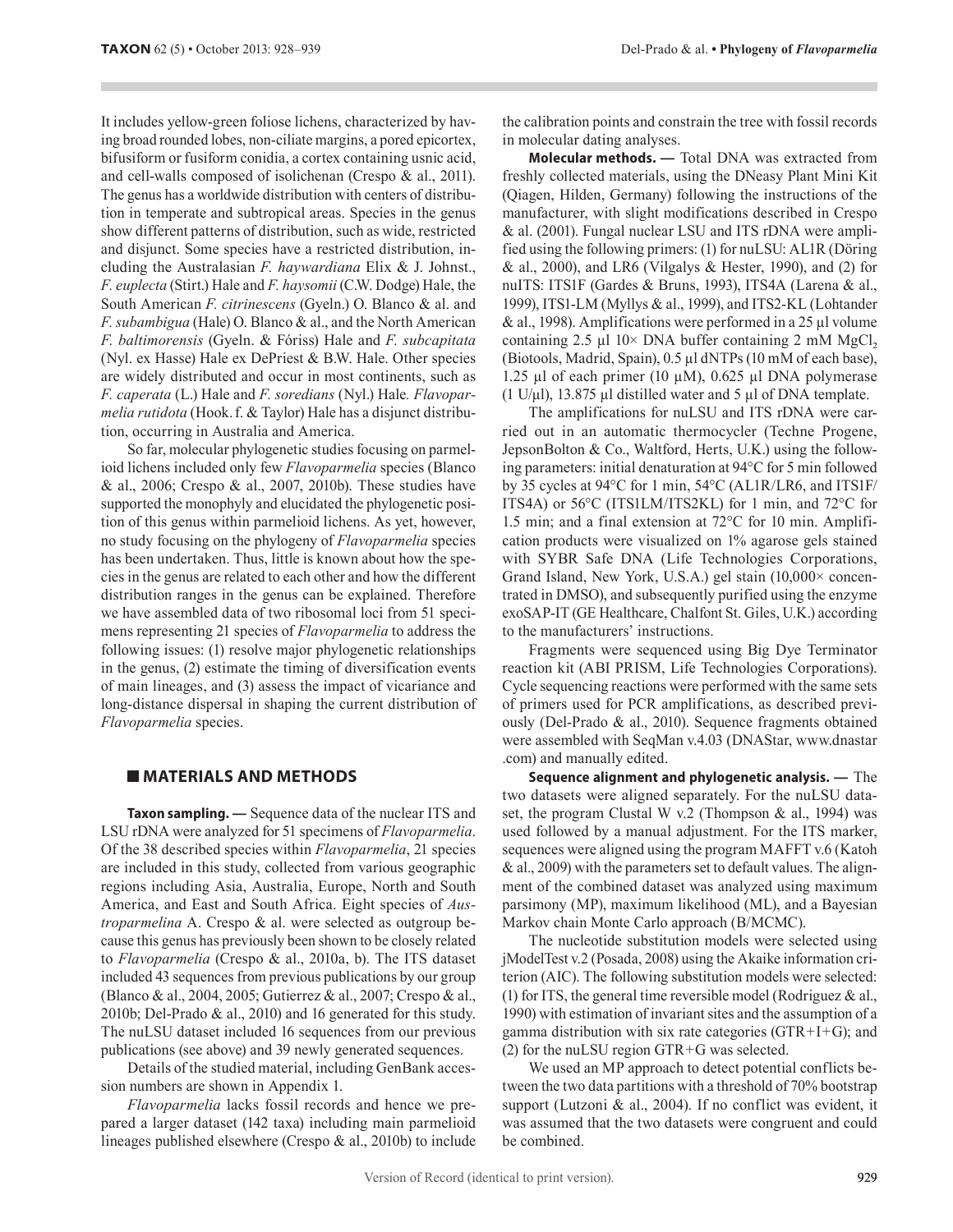MP analyses were performed using the program PAUP\* v.4.0b10 (Swofford, 1993). Heuristic searches with 1000 random taxon addition replicates were conducted with the treebisection-reconnection (TBR) branch-swapping and MulTrees option in effect, equally weighted characters and gaps treated as missing data. Bootstrapping (Felsenstein, 1985) was based on 4000 pseudoreplicates with random sequence additions. To assess homoplasy levels, the consistency (CI) and retention indices (RI) were calculated in PAUP\*.

The ML analysis was performed using an online version of the program RAxML v.7.0.4 (http://phylobench.vital-it.ch /raxml-bb/) (Stamatakis, 2006; Stamatakis & al., 2008), assuming a GTR+G model and a bootstrap analysis using 1000 pseudoreplicates.

MRBAYES v.3.1.2 (Huelsenbeck & Ronquist, 2001) was employed to sample trees using a MCMC procedure. The combined dataset was partitioned into the two parts (ITS, nuLSU), and each partition was allowed to have its own parameters (Nylander & al., 2004). No molecular clock was assumed. Two parallel runs of 2 million generations were done, starting with a random tree and employing 12 simultaneous chains each. Every 100th tree was saved into a file. The first 200,000 generations (i.e., 2000 trees) were deleted as the "burn-in" of the chains. We used the program AWTY (Nylander & al., 2007) to compare split frequencies in the different runs and to plot cumulative split frequencies to ensure that stationarity was reached. Of the remaining 36,000 trees (18,000 from each parallel run), a majority-rule consensus tree with average branch lengths was calculated using the sumt option of MrBayes.

Only clades that received bootstrap support equal to or above 70% in MP and ML analyses and posterior probabilities equal to or above 0.95 were considered as strongly supported. Phylogenetic trees were drawn using the program TREEVIEW v.X (Page, 1996).

Alignments are available at TreeBase (http://www.tree base.org) under study accession number S14222, and matrix and phylogenetic tree accession numbers M17024 and Tr63498.

**Ancestral area reconstructions. —** We used the likelihood approach of ancestral area reconstruction (AAR) developed by Ree and colleagues (Ree & al., 2005; Ree & Smith, 2008) to estimate the ancestral area of *Flavoparmelia* and explore the ancestral range of the main clades within the genus. Analyses were conducted on an ultrametric tree estimated using the lognormal relaxed clock model (Drummond & al., 2006) implemented in an MCMC framework in the program BEAST v.1.6.1 (Drummond & Rambaut, 2007), using the ML tree as the start tree and a  $GTR+I+G$  model of nucleotide substitution, with a total run of 10 million generations. This tree was imported into LaGrange v.2.0 (http://lagrange.googlecode.com) using the LaGrange configuration module (http:// www.reelab.net/lagrange/configurator/index). Presence in six different areas was coded for all species (Australasia [i.e., Australia, New Zealand, New Guinea], North America, Eurasia and North Africa, East Africa, South Africa, South America) with no restrictions on the number of allowed areas in which ancestral species may have been present (Sanmartin & Ronquist, 2004).

**Molecular dating analysis. —** The divergence time analyses were performed using BEAST v.1.6.1 (Drummond & Rambaut, 2007) with the ML tree as starting tree transformed to an ultrametric tree using nonparametric rate smoothing (NPRS) implemented in TreeEdit v.10a10 (Rambaut, 2007) and the divergence of parmelioid lichens set at 60.28 Ma (Amo de Paz & al., 2011). The dataset used for the molecular dating analysis consisted of a combined alignment of the parmelioid dataset used previously in Amo de Paz & al. (2011) and the *Flavoparmelia* dataset used here for the phylogenetic analysis as described above. The BEAST analysis was performed with unlinked substitutions models  $(GTR+I+G)$  across the loci, a birth-death process tree prior, and a relaxed clock model (uncorrelated lognormal) for each partition.

Two points of calibration were used for this study: (C1) was the divergence time of 49.81–73.55 Ma for the crown of parmelioid lichens (Amo de Paz & al., 2011); (C2) was *Parmelia ambra* Poinar & al., a fossil from the Dominican amber calibrated at 15–45 Ma (Poinar & al., 2000). Calibration points were defined as prior distributions: (C1) was calibrated with a uniform distribution; (C2) was considered as minimal age and calibrated with a lognormal distribution (Ho & Phillips, 2009) at lognormal mean  $= 2.77$ , offset  $= 14$ , lognormal standard deviation  $= 0.5$ .

The analysis was run for 10 million generations with parameter values sampled every 1000th generation. We checked for a stationary plateau with Tracer v.1.4.1 (Rambaut & Drummond, 2007). We discarded 10% of the initial trees as burn-in and the consensus tree was calculated using Tree Annotator v.1.6.1 (Drummond & Rambaut, 2007). The results were visualized with FigTree v.1.3.1 (Rambaut, 2009). Ages were estimated for all nodes with significant support in the phylogenetic analyses shown in Fig. 1.

# **RESULTS**

**Phylogenetic analysis.** — A total of 15 new nuclear ITS and 38 new nuLSU rDNA sequences were generated for this study (Appendix 1). These were aligned with 44 ITS and 17 nuLSU sequences that we previously generated (Appendix 1). Testing for topological incongruence showed no supported conflicts (results not shown); hence, the combined set was analyzed. A dataset including 51 *Flavoparmelia* samples and 8 *Austroparmelina* samples was analyzed. The aligned matrix included 478 unambiguously aligned nucleotide position characters in the ITS and 831 in the nuLSU. The concatenated alignment was 1309 positions long, with 266 variable characters.

The MP analysis of the combined data matrix resulted in 10,864 most parsimonious trees (tree length  $=$  547 steps, CI  $=$  $0.625$ , RI = 0.879). In the combined matrix, 204 positions were parsimony-informative. The ML analysis of the concatenated data matrix yielded an optimal tree with likelihood value  $ln L = -4931.776$ . For the Bayesian analysis the lnL value was  $-5104.696$  with a standard deviation of  $\pm 0.309$ .

Since the topologies of the trees estimated from MP, ML and B/MCMC analyses did not show any supported conflict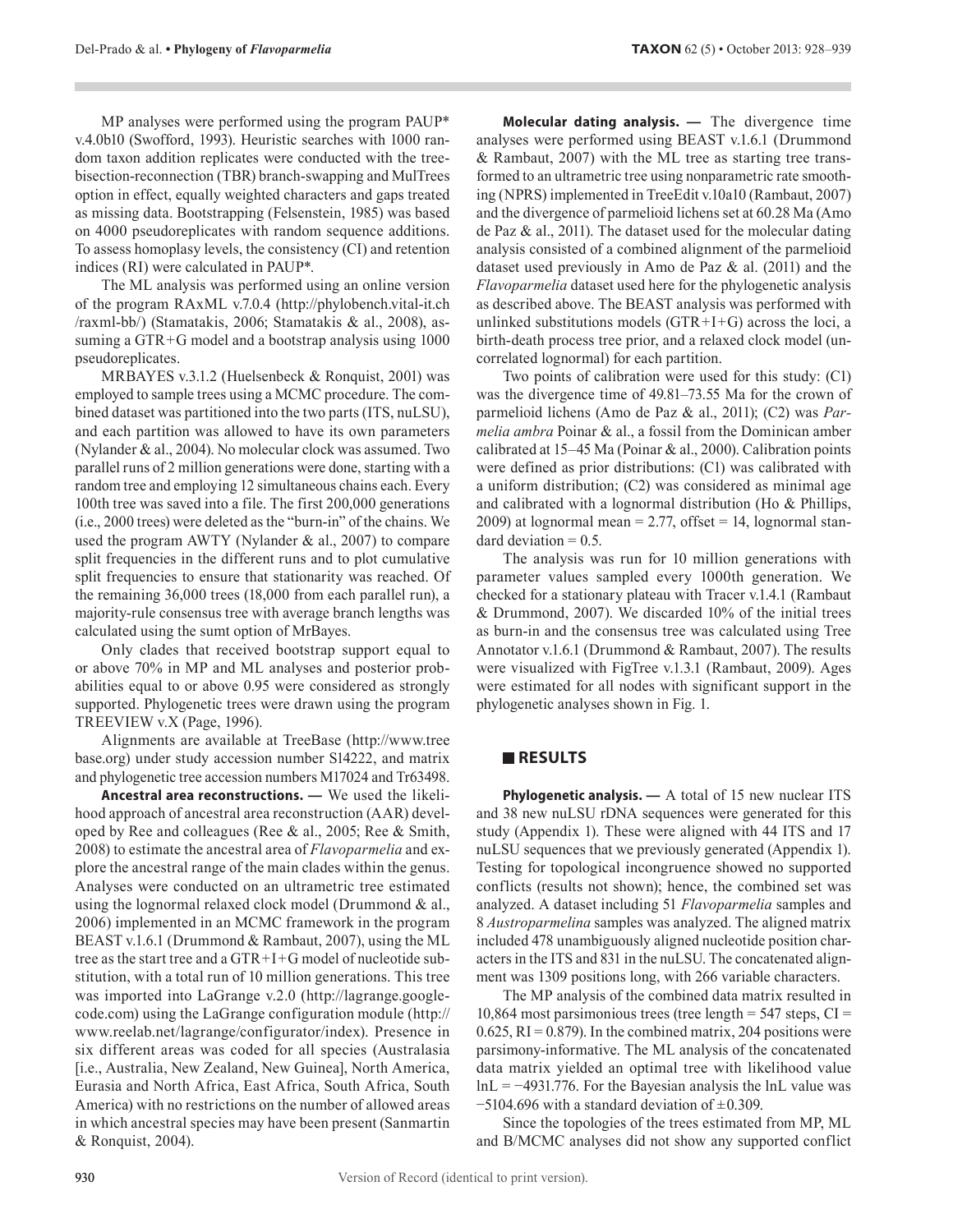*F. haywardiana* 1

**Fig. 1.** Fifty percent majority-rule consensus tree of molecular phylogenetic relationships in *Flavoparmelia*, based on 36,000 trees from a B/MCMC tree-sampling procedure of a combined dataset of ITS and nuLSU sequences. Eight species of *Austroparmelina* were used as outgroup. Branches that were strongly supported in all three analyses (i.e.,  $PP \ge 0.95$  in the B/MCMC analysis and  $\geq$ 70% bootstrap support in the MP and ML bootstraps) are indicated by three open rectangles; those receiving strong support in the B/MCMC analysis and the ML bootstrap are indicated by two open rectangles; and those receiving strong support in the MP and ML bootstraps are indicated by a combined bold and open rectangle. The branches that received strong support only either in ML bootstrap or B/MCMC analyses are indicated by an open rectangle, and solid bold line respectively. Clades and groups numbered indicate phylogenetic clusters discussed in the text



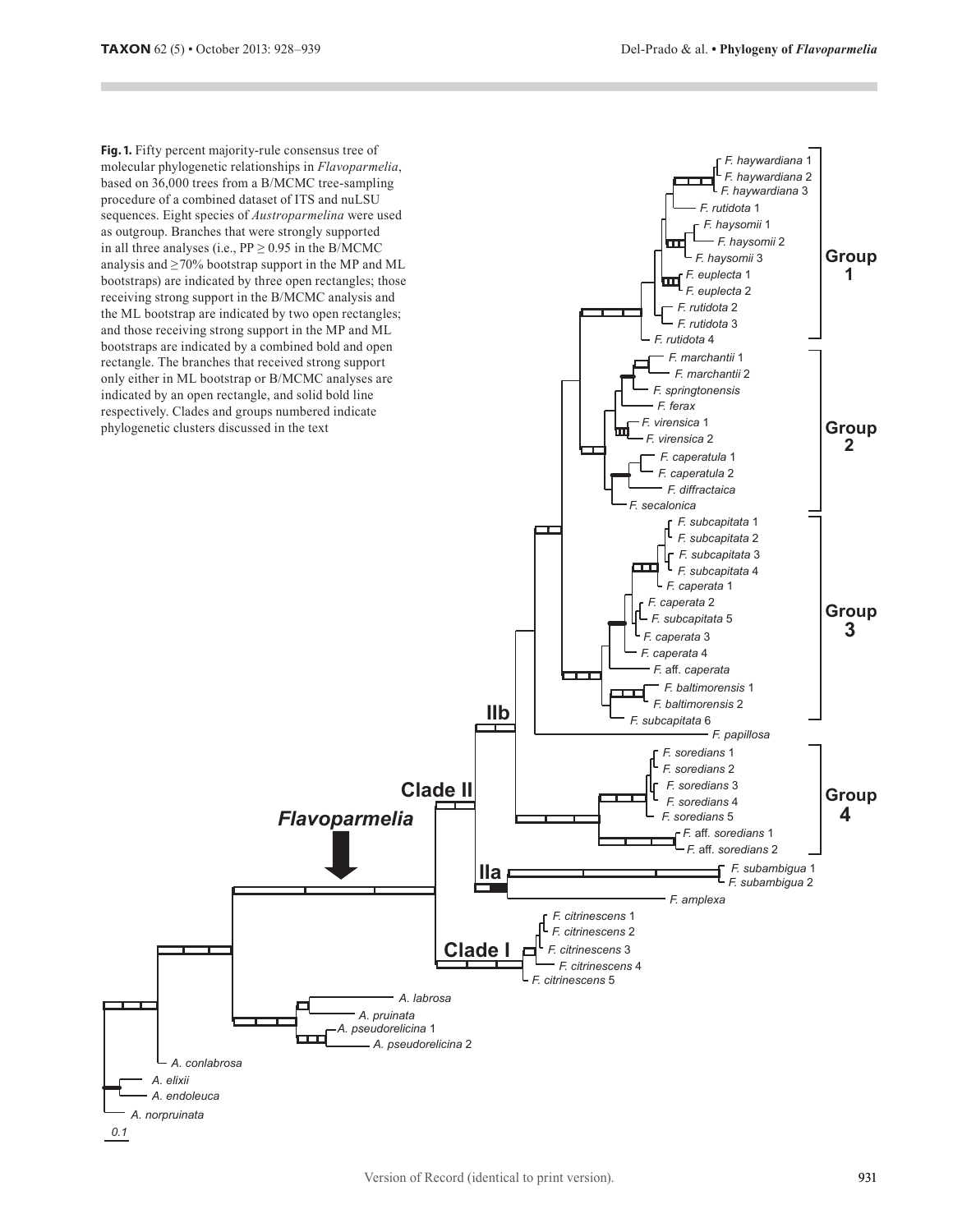(i.e.,  $PP \ge 0.95$  in B/MCMC analysis; MP and ML bootstrap  $\geq$  70%), only the 50% majority-rule consensus tree of the Bayesian tree sampling is shown here, with MP and ML bootstrap values plotted onto the Bayesian tree (Fig. 1).

In the phylogenetic tree (Fig. 1) *Flavoparmelia* forms a well-supported monophyletic group, which splits into two well-supported sister groups: (1) Clade I including samples of *F. citrinescens*, and clade II consisting of the remaining *Flavoparmelia* species. Within clade II, the samples of *F. subambigua* and *F. amplexa* (Stirt.) Hale (IIa) clustered together forming a sister-lineage to the remaining species (clade IIb). Within clade IIb, phylogenetic relationships among species are not completely resolved. However, four monophyletic groups can be identified. Group 1 includes specimens of *F. haywardiana*, *F. haysomii*, *F. euplecta*, and *F. rutidota*; (2) group 2 consists of samples of *F. marchantii* Elix & al., *F. springtonensis* (Elix) Hale, *F. ferax* (Müll. Arg.) Hale, *F. virensica*  Elix & al., *F. caperatula* (Nyl.) Elix & al., *F. diffractaica* Elix & J. Johnst., and *F. secalonica* Elix & J. Johnst. All species in group 2 have an Australasian distribution. All the specimens belonging to *F. subcapitata*, *F. caperata* and *F. baltimorensis* formed a well-supported clade (group 3). Within this clade, phylogenetic relationships among species are ambiguous with *F. caperata* and *F. subcapitata* being non-monophyletic. All *F. soredians* specimens formed a well-supported clade (group 4) including two well-supported sister groups: one comprising specimens collected from various geographic regions, while the other includes two samples from South Africa, here identified as *F*. aff. *soredians*.

**Ancestral area reconstructions. —** The results of the ancestral range reconstructions are summarized in Fig. 2 and Table 1. The ancestral range reconstructions for five of the nodes revealed only a single most likely ancestral range within the confidence window of two log-likelihood units (Edwards, 1972). For nodes 1 (base of *Flavoparmelia*), and 2, South America was recovered as the most likely ancestral range. For

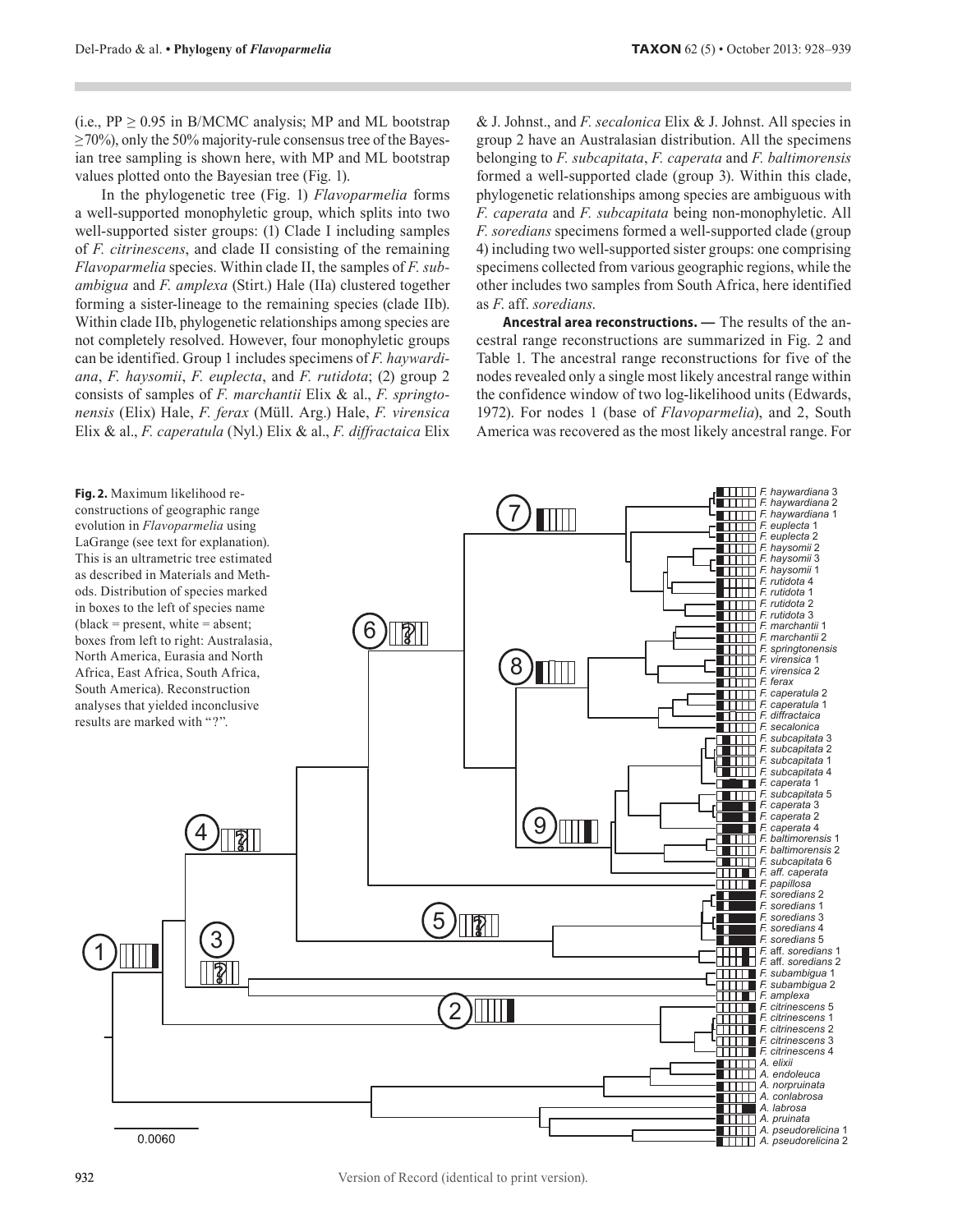**Table 1.** Inferences of ancestral area and range evolution parameters of *Flavoparmelia* at selected nodes as indicated in Fig. 2.

|                   | nodes 7 and 8, the analyses strongly supported ancestral ranges<br>in Australasia. At the base of clade 9 (F. caperata complex),<br>the analysis supported an ancestral range in South Africa. For<br>nodes 3 to 6 different ancestral ranges are statistically plausible,<br>indicating localized uncertainty (Table 1).<br>Molecular dating analysis. - The calibrated chronogram<br>of the <i>Flavoparmelia</i> dataset is depicted in Fig. 3. The mean<br>node ages and divergence date ranges (95% highest posterior<br>density intervals, HPD) of the clades are shown in Table 2. The<br>Table 1. Inferences of ancestral area and range evolution parameters of<br><i>Flavoparmelia</i> at selected nodes as indicated in Fig. 2.                                                   |          |            | separation of <i>Flav</i><br>trema A. Massal.<br>(Fig. 3; Table 2).<br>place around 28.4<br>Eocene and the ea<br>the genus originate<br>Our analyses s<br>that led to the evol<br>melia (Fig. 3; Tab<br>around 28.49 Ma,<br>lineage F. citrine.<br>Flavoparmelia (cl<br>between late Olig<br>split from the rest |
|-------------------|---------------------------------------------------------------------------------------------------------------------------------------------------------------------------------------------------------------------------------------------------------------------------------------------------------------------------------------------------------------------------------------------------------------------------------------------------------------------------------------------------------------------------------------------------------------------------------------------------------------------------------------------------------------------------------------------------------------------------------------------------------------------------------------------|----------|------------|------------------------------------------------------------------------------------------------------------------------------------------------------------------------------------------------------------------------------------------------------------------------------------------------------------------|
| Node <sup>a</sup> | Area(s) inferred                                                                                                                                                                                                                                                                                                                                                                                                                                                                                                                                                                                                                                                                                                                                                                            | $-\ln L$ | Rel. Prob. | $(Fig. 3)$ ; <i>F. soredian</i><br>ca 19.33 Ma, and <i>i</i>                                                                                                                                                                                                                                                     |
| $\mathbf{1}$      | $F-F$                                                                                                                                                                                                                                                                                                                                                                                                                                                                                                                                                                                                                                                                                                                                                                                       | 154.7    | 0.356      | 19.22 Ma. During t                                                                                                                                                                                                                                                                                               |
|                   | $F-AF$                                                                                                                                                                                                                                                                                                                                                                                                                                                                                                                                                                                                                                                                                                                                                                                      | 156.3    | 0.074      | F. aff. soredians a                                                                                                                                                                                                                                                                                              |
|                   | F-ACDEF                                                                                                                                                                                                                                                                                                                                                                                                                                                                                                                                                                                                                                                                                                                                                                                     | 156.5    | 0.063      | The diversific                                                                                                                                                                                                                                                                                                   |
| 2                 | F-F                                                                                                                                                                                                                                                                                                                                                                                                                                                                                                                                                                                                                                                                                                                                                                                         | 153.7    | 0.982      | and the Australasia<br>6.7 Ma and 6.5 Ma                                                                                                                                                                                                                                                                         |
| 3                 | F-F                                                                                                                                                                                                                                                                                                                                                                                                                                                                                                                                                                                                                                                                                                                                                                                         | 154.7    | 0.360      | sis radiated aroun                                                                                                                                                                                                                                                                                               |
|                   | $E-F$                                                                                                                                                                                                                                                                                                                                                                                                                                                                                                                                                                                                                                                                                                                                                                                       | 155.0    | 0.268      |                                                                                                                                                                                                                                                                                                                  |
|                   | E-E                                                                                                                                                                                                                                                                                                                                                                                                                                                                                                                                                                                                                                                                                                                                                                                         | 155.6    | 0.146      | separated from $F$ . $n$                                                                                                                                                                                                                                                                                         |
|                   | $A-A$                                                                                                                                                                                                                                                                                                                                                                                                                                                                                                                                                                                                                                                                                                                                                                                       | 156.4    | 0.067      | F. caperatula ca. 4                                                                                                                                                                                                                                                                                              |
| 4                 | $F-F$                                                                                                                                                                                                                                                                                                                                                                                                                                                                                                                                                                                                                                                                                                                                                                                       | 155.2    | 0.225      | and <i>F. virensica</i> a                                                                                                                                                                                                                                                                                        |
|                   | $A - A$                                                                                                                                                                                                                                                                                                                                                                                                                                                                                                                                                                                                                                                                                                                                                                                     | 156.5    | 0.063      | ancestor (MRCA)                                                                                                                                                                                                                                                                                                  |
|                   | F-ACDEF                                                                                                                                                                                                                                                                                                                                                                                                                                                                                                                                                                                                                                                                                                                                                                                     | 156.8    | 0.043      | around 6.5 Ma. In a                                                                                                                                                                                                                                                                                              |
|                   | F-E                                                                                                                                                                                                                                                                                                                                                                                                                                                                                                                                                                                                                                                                                                                                                                                         | 157.0    | 0.038      | Australasian group                                                                                                                                                                                                                                                                                               |
|                   |                                                                                                                                                                                                                                                                                                                                                                                                                                                                                                                                                                                                                                                                                                                                                                                             |          |            | was estimated to <b>h</b>                                                                                                                                                                                                                                                                                        |
| 5                 | <b>ACDEF-E</b>                                                                                                                                                                                                                                                                                                                                                                                                                                                                                                                                                                                                                                                                                                                                                                              | 154.6    | 0.392      | Within group 1, tl                                                                                                                                                                                                                                                                                               |
|                   | ADEF-E                                                                                                                                                                                                                                                                                                                                                                                                                                                                                                                                                                                                                                                                                                                                                                                      | 156.1    | 0.093      | 1.7 Ma, of $F$ . euple                                                                                                                                                                                                                                                                                           |
|                   | E-E                                                                                                                                                                                                                                                                                                                                                                                                                                                                                                                                                                                                                                                                                                                                                                                         | 156.3    | 0.075      | 0.4 Ma; and the MI                                                                                                                                                                                                                                                                                               |
|                   | AEF-E                                                                                                                                                                                                                                                                                                                                                                                                                                                                                                                                                                                                                                                                                                                                                                                       | 156.4    | 0.065      | ca. 5.4 Ma.                                                                                                                                                                                                                                                                                                      |
|                   | AE-E                                                                                                                                                                                                                                                                                                                                                                                                                                                                                                                                                                                                                                                                                                                                                                                        | 156.6    | 0.056      |                                                                                                                                                                                                                                                                                                                  |
| 6                 | $AF-A$                                                                                                                                                                                                                                                                                                                                                                                                                                                                                                                                                                                                                                                                                                                                                                                      | 155.5    | 0.172      |                                                                                                                                                                                                                                                                                                                  |
|                   | A-A                                                                                                                                                                                                                                                                                                                                                                                                                                                                                                                                                                                                                                                                                                                                                                                         | 156.0    | 0.099      |                                                                                                                                                                                                                                                                                                                  |
|                   | ABF-A                                                                                                                                                                                                                                                                                                                                                                                                                                                                                                                                                                                                                                                                                                                                                                                       | 156.1    | 0.088      |                                                                                                                                                                                                                                                                                                                  |
|                   | ABCEF-A                                                                                                                                                                                                                                                                                                                                                                                                                                                                                                                                                                                                                                                                                                                                                                                     | 156.2    | 0.078      |                                                                                                                                                                                                                                                                                                                  |
|                   | AEF-A                                                                                                                                                                                                                                                                                                                                                                                                                                                                                                                                                                                                                                                                                                                                                                                       | 156.4    | 0.064      | Table 2. Mean and ra                                                                                                                                                                                                                                                                                             |
|                   | ABEF-A                                                                                                                                                                                                                                                                                                                                                                                                                                                                                                                                                                                                                                                                                                                                                                                      | 156.6    | 0.056      | clades of <i>Flavoparm</i>                                                                                                                                                                                                                                                                                       |
|                   | ABDEF-A                                                                                                                                                                                                                                                                                                                                                                                                                                                                                                                                                                                                                                                                                                                                                                                     | 156.7    | 0.051      | of two loci: ITS and                                                                                                                                                                                                                                                                                             |
| 7                 | $A-A$                                                                                                                                                                                                                                                                                                                                                                                                                                                                                                                                                                                                                                                                                                                                                                                       | 153.7    | 0.994      | points.                                                                                                                                                                                                                                                                                                          |
| 8                 | $A-A$                                                                                                                                                                                                                                                                                                                                                                                                                                                                                                                                                                                                                                                                                                                                                                                       | 153.7    | 0.995      | Clade                                                                                                                                                                                                                                                                                                            |
| 9                 | <b>E-BCDF</b>                                                                                                                                                                                                                                                                                                                                                                                                                                                                                                                                                                                                                                                                                                                                                                               | 154.5    | 0.450      | Flavoparmelia-Parn                                                                                                                                                                                                                                                                                               |
|                   | E-BCF                                                                                                                                                                                                                                                                                                                                                                                                                                                                                                                                                                                                                                                                                                                                                                                       | 155.3    | 0.200      | Flavoparmelia crowi                                                                                                                                                                                                                                                                                              |
|                   | E-BF                                                                                                                                                                                                                                                                                                                                                                                                                                                                                                                                                                                                                                                                                                                                                                                        | 155.7    | 0.139      | Split 1: clade I-clade                                                                                                                                                                                                                                                                                           |
|                   | E-BCD                                                                                                                                                                                                                                                                                                                                                                                                                                                                                                                                                                                                                                                                                                                                                                                       | 156.3    | 0.071      | Split 2: clade IIa-cla                                                                                                                                                                                                                                                                                           |
|                   | Only inferences inside the confidence window of two log-likelihood<br>units (Edwards, 1972) are listed. Relative probability (Rel. Prob.) of<br>the global likelihood for the optimal optimization is given (in bold)<br>and compared with the alternative $(s)$ . The first of the two distributions<br>for each node leads to the upper daughter branch and the second to the<br>lower daughter branch in Fig. 2. Global ML at root node: $-hL = 153.7$<br>(dispersal = $28.06$ , extinction = $5.17$ ). Ancestral range patterns were<br>inferred using the following geographic areas: A, Australasia; B, North<br>America; C, Eurasia and North Africa; D, East Africa; E, South Africa;<br>F, South America.<br><sup>a</sup> See Fig. 1 for details of the taxa included in each node |          |            | Split 3: group 4-grou<br>Split 4: F. amplexa-l<br>Split 5: F. soredians-<br>F. caperata complex<br>Australasian group 2<br>Australasian group 1<br><i>F. citrinescens</i> (clade<br>HPD, highest posteri                                                                                                         |
|                   |                                                                                                                                                                                                                                                                                                                                                                                                                                                                                                                                                                                                                                                                                                                                                                                             |          |            | Version of Record (identical to print version).                                                                                                                                                                                                                                                                  |

separation of *Flavoparmelia* from its closest relative *Parmotrema* A. Massal. was estimated at 33.2 Ma (23.70–44.67 Ma) (Fig. 3; Table 2). The basal radiation of *Flavoparmelia* took place around 28.49 Ma (19.88–38.98 Ma), between the late Eocene and the early Oligocene, when the main lineages of the genus originated.

Our analyses suggest five separate major divergence events that led to the evolution of the main lineages within *Flavoparmelia* (Fig. 3; Table 2). The earliest divergence is estimated around 28.49 Ma, when the basal southern South American lineage *F. citrinescens* (clade I) separated from the rest of *Flavoparmelia* (clade II). In subsequent divergence events between late Oligocene and early Miocene times, clade IIa split from the rest of *Flavoparmelia* (clade IIb) about 23.93 Ma (Fig. 3); *F.soredians* (group 4) differentiated from other species ca 19.33 Ma, and *F. amplexa* split from *F. subambigua* about 19.22 Ma. During the late Miocene *F. soredians* separated from *F.* aff. *soredians* at 9.37 Ma.

The diversification of the *F. caperata* complex (group 3), and the Australasian clade (group 2), was estimated to be around 6.7 Ma and 6.5 Ma respectively. Within group 3, *F. baltimorensis* radiated around 1 Ma. Within group 2, *F. springtonensis*  separated from *F. marchantii* ca. 4 Ma, and *F. diffractaica* from *F. caperatula* ca. 4.1 Ma; *F. marchantii* radiated around 1.9 Ma and *F. virensica* around 2 Ma, and the most recent common ancestor (MRCA) of *F. ferax* and *F. secalonica* is calibrated around 6.5 Ma. In a second radiation event (around 5.4 Ma), the Australasian group 1 diversified, and *F. citrinescens* (clade I) was estimated to have radiated by the late Pliocene (2.5 Ma). Within group 1, the radiation of *F. haysomii* occurred at ca. 1.7 Ma, of *F. euplecta* ca. 0.3 Ma, and of *F. haywardiana* ca. 0.4 Ma; and the MRCA of the *F. rutidota* complex is estimated ca. 5.4 Ma.

**Table 2.** Mean and range of divergence time estimations for the main clades of *Flavoparmelia*, obtained using partitioned dataset (consisting of two loci: ITS and nuLSU) BEAST analyses with two calibration points.

| Clade                                                   | Mean age<br>[Ma] | Height 95% HPD<br>[Ma] |
|---------------------------------------------------------|------------------|------------------------|
| <i>Flavoparmelia–Parmotrema</i> split                   | 33.22            | 23.70-44.67            |
| <i>Flavoparmelia</i> crown<br>Split 1: clade I-clade II | 28.49            | 19.88-38.98            |
| Split 2: clade IIa-clade IIb                            | 23.93            | 16.82-33.03            |
| Split 3: group 4-groups $1/2/3$                         | 19.33            | 12.78-26.71            |
| Split 4: F. amplexa–F. subambigua                       | 19.22            | 11.46-28.23            |
| Split 5: F. soredians–F. aff. soredians                 | 9.37             | 4.52–15.87             |
| <i>F. caperata</i> complex (group 4) crown              | 6.69             | $3.80 - 10.38$         |
| Australasian group 2 crown                              | 6.49             | $3.83 - 9.61$          |
| Australasian group 1 crown                              | 5.40             | $3.06 - 8.73$          |
| <i>F. citrinescens</i> (clade I) crown                  | 2.52             | $0.77 - 5.35$          |

HPD, highest posterior density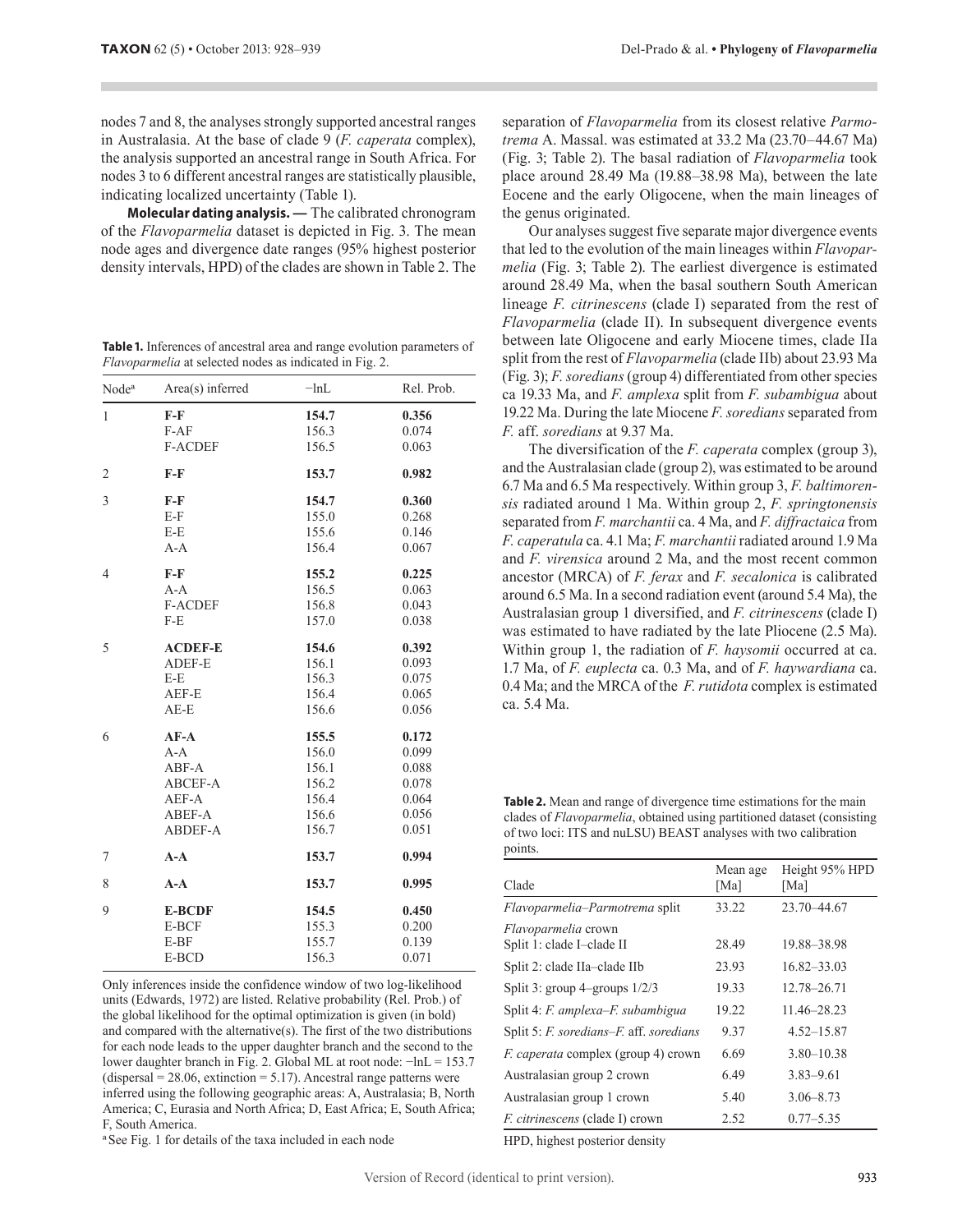**Fig. 3.** Timing of *Flavoparmelia* diversification. Chronogram derived from the maximum clade credibility tree estimated with the uncorrelated lognormal method in BEAST. Mean ages and their 95% highest posterior density (HPD) bars are shown above nodes. The nodes indicated by (C) represent the calibration node.



┱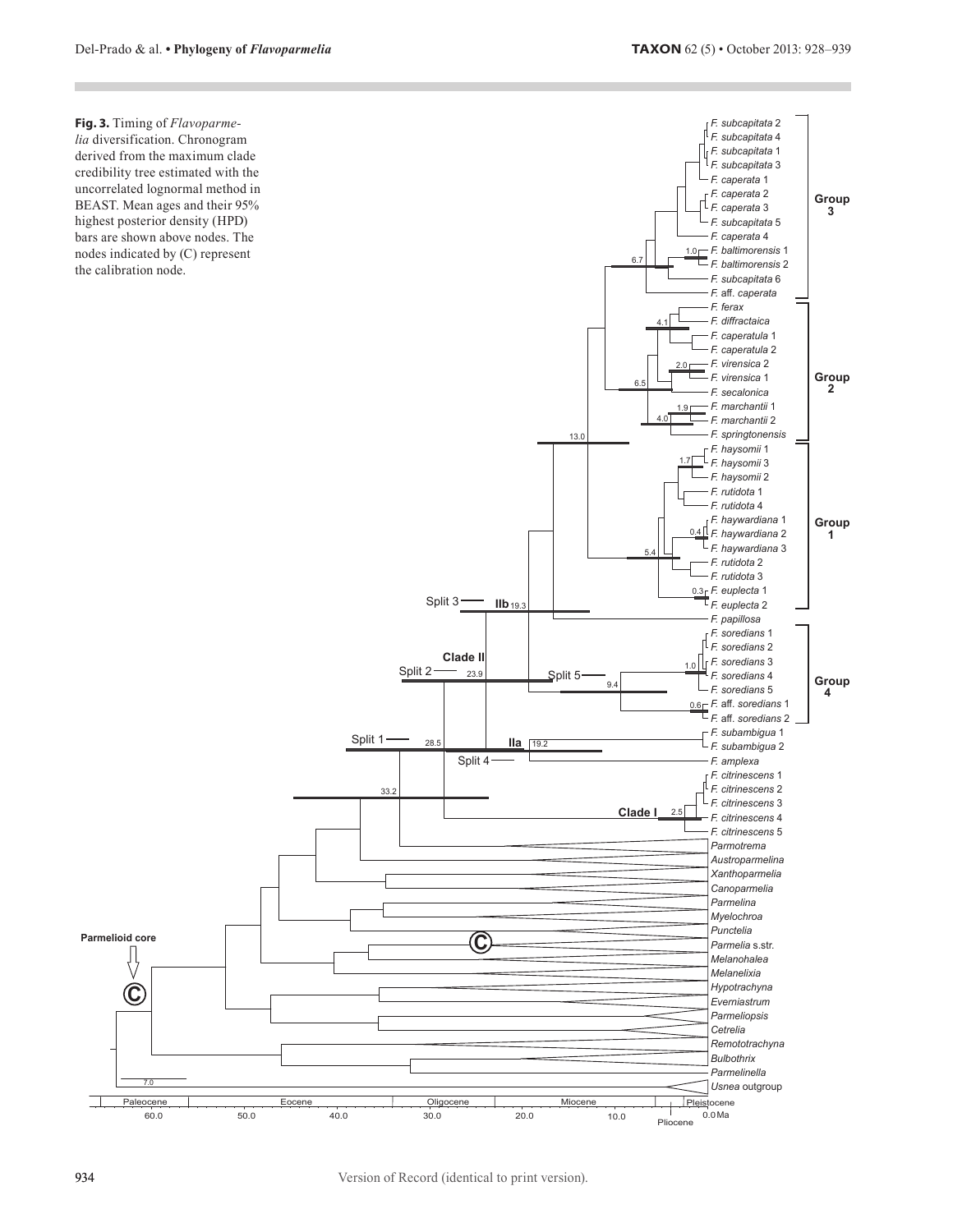**DISCUSSION**<br> **Cyclepertical and the statistical cycle)** ( $\log$  continent (Zuchos<br> **yongerical and the statistical structure within Flavoparmelia has continent (Chromotomy population of the continent of Record (Chromotomy Phylogenetic analysis. —** The tree topology (Fig. 1) reveals more geographical structure within *Flavoparmelia* than previously recognized. Species clustering in groups 1 and 2 are restricted to Australasia, while the early diverging lineages are restricted to South America (*F. citrinescens*) and the Southern Hemisphere (clade IIa). Species in groups 3 and 4, however, have wider distributions, such as the subcosmopolitan *F. soredians.* However, also in these groups some lineages, such as *F.* aff. *soredians* (South Africa) and *F. baltimorensis*  (North America) have restricted distribution ranges. In a number of cases, species identified using phenotypical characters (presence of soralia, chemistry), do not form monophyletic groups, but are para- or polyphyletic. This includes *F. caperata*, *F. rutidota*, *F. soredians*, and *F. subcapitata*. This is consistent with results in other groups of lichen-forming fungi and supports the notion that phenotypical species delimitation often underestimates true diversity (Crespo & Perez-Ortega, 2009; Crespo & Lumbsch, 2010; Lumbsch & Leavitt, 2011). Our sampling was not designed to address species delimitation in *Flavoparmelia* and additional data are needed to draw further conclusions regarding species boundaries in this group.

The species delimitation in group 3 seems especially troublesome with two of the three species being non-monophyletic. Further, morphological characters between and within currently accepted species are variable and sometimes ambiguous, partly due to the frequent lack of apothecia, leading to a major difficulty for delimiting species. *Flavoparmelia subcapitata* (Knudsen & al., 2005) is distinguished by having diffused soralia that are not capitate as found in *F. caperata*, while the secondary chemistry of those two species is identical. The monophyletic *F. baltimorensis* is distinguished in having pustulate isidia and containing at least traces of gyrophoric acid, and mainly grows on rocks. Our preliminary results indicate that a study with a broader sampling focusing on species delimitation in group 3 is necessary to resolve these issues.

Among specimens phenotypically identified as *F. soredians*, two well-supported sister clades were found. While both lineages occur in South Africa, only one clade (*F. soredians*  s.str.) has been found in other continents as well. We interpret *F.* aff. *soredians* as a cryptic species distinct from *F. soredians*, which was originally described from southern France (Nylander, 1873)*.* Cryptic species are frequently found in Parmeliaceae, with ca. 80 estimated cryptic lineages (Molina & al., 2011a, b; Nunez-Zapata & al., 2011).

**Historical biogeography. —** On the basis of our divergence time analyses, we hypothesize that *Flavoparmelia* originated at 33.2 Ma in southern South America. The estimated date from our analysis is approximately four million years older than that found in a previous study (Amo de Paz  $\&$  al., 2011), which is most probably due to the inclusion of the early diverging South American lineage (*F. citrinescens*) that was absent in that study. The split of *Flavoparmelia* from the sister lineage *Parmotrema* with a subtropical distribution center (Lumbsch & al., 2008) coincides with the Eocene–Oligocene transition. This transition is referred to as Oi-1 glaciation (400,000 year long glacial cycle), when the ice-sheet rapidly expanded on the Antarctic continent (Zachos & al., 2008). Around that time also the Antarctic Circumpolar Current (ACC) formed (Barker & al., 2007). The ACC led to global climate change by steepening the latitudinal temperature gradient, leading to the onset of glaciation in Antarctica (Lawyer & Gahagan, 2003). Such climate fluctuations are claimed to have caused increased rates of turnover and speciation, and global shifts in distribution of terrestrial and marine biota (Dynesius & Jansson, 2000; Zachos & al., 2008). Our time estimate for the split of *Flavoparmelia* from *Parmotrema* would be consistent with plate tectonics playing a role with *Flavoparmelia* originating in South America. There are compelling examples of lineage divergences during this Eocene–Oligocene transition, such as the split of *Allosyncarpia* S.T. Blake from *Eucalyptopsis* C.T. White between ca. 35 and 37 Ma (Crisp & al., 2004) in angiosperms.

Within *Flavoparmelia*, the major radiation began in the late Oligocene ca. 28.5 Ma, and five major lineage splits occurred at different times from 28.5 to 9.3 Ma, shaping the diversity of the main lineages within the genus (Fig. 3: Table 2). The basal split occurred ca. 28.5 Ma when *F. citrinescens* (clade I), diverged from the rest of *Flavoparmelia* (clade II). Subsequently, around 23.9 Ma at the Oligocene-Miocene boundary, a period known as Mi-1 glaciation, *F. amplexa* and *F. subambigua* diverged from the remaining species (clade IIb). Group 4, including samples of *F. soredians*, diverged from the rest of *Flavoparmelia* during mid-Miocene, ca. 19.3 Ma. Our AAR results are inconclusive for the ancestral areas of groups 3, 4, 5, and 6 (Fig. 2). The splits *F. amplexa*–*F. subambigua* and *F.* aff. *soredians*–*F. soredians* occurred during the mid-Miocene, ca. 19.2 Ma and late Miocene ca. 9.3 Ma, respectively (see Fig. 3 and Table 2).

The South American ancestor of *Flavoparmelia* originated  $(33.2 \text{ Ma}, 95\% \text{ HPD} = 23.7-44.6 \text{ Ma})$  before the separation of southern South America and Australia from Antarctica, suggesting that vicariance could have played a role in shaping this distribution. We hypothesize that vicariance explains the ranges of the endemic Australasian taxa included in groups 1 and 2 (Fig. 3). Both groups clustered in a monophyletic lineage with unsupported sister relationships. The origin of the MRCA of these two groups is estimated ca. 13 Ma, indicating that the clade consisting of the Australasian endemic species existed in the continent but that the recent diversity in Australia resulted from recent diversification at the Miocene-Pliocene boundary (Table 2). Group 2 began to diversify at 6.5 Ma and group 1 at 5.5 Ma. Recent diversification in Australia is well known from other groups with rapid radiations of sclerophyllous taxa, including genera such as *Banksia* L.f., *Allocasuarina* L.A.S. Johnson and pea-flowered legumes (Crisp & al., 2004). More recently, the onset of severe aridity (mid-Pliocene, ca. 3 Ma) has triggered rapid radiation of taxa in Chenopodiaceae, Brassicaceae and *Gossypium* L. (Kadereit & al., 2003; Crisp & al., 2004; Mummenhoff & al., 2004). Hence, we propose that the aridification of the Australian climate has played a role for recent rapid radiation of Australasian lineages of *Flavoparmelia*. Group 3 is estimated to have originated in the Cape region of South Africa during the late Miocene (ca. 7 Ma). Our results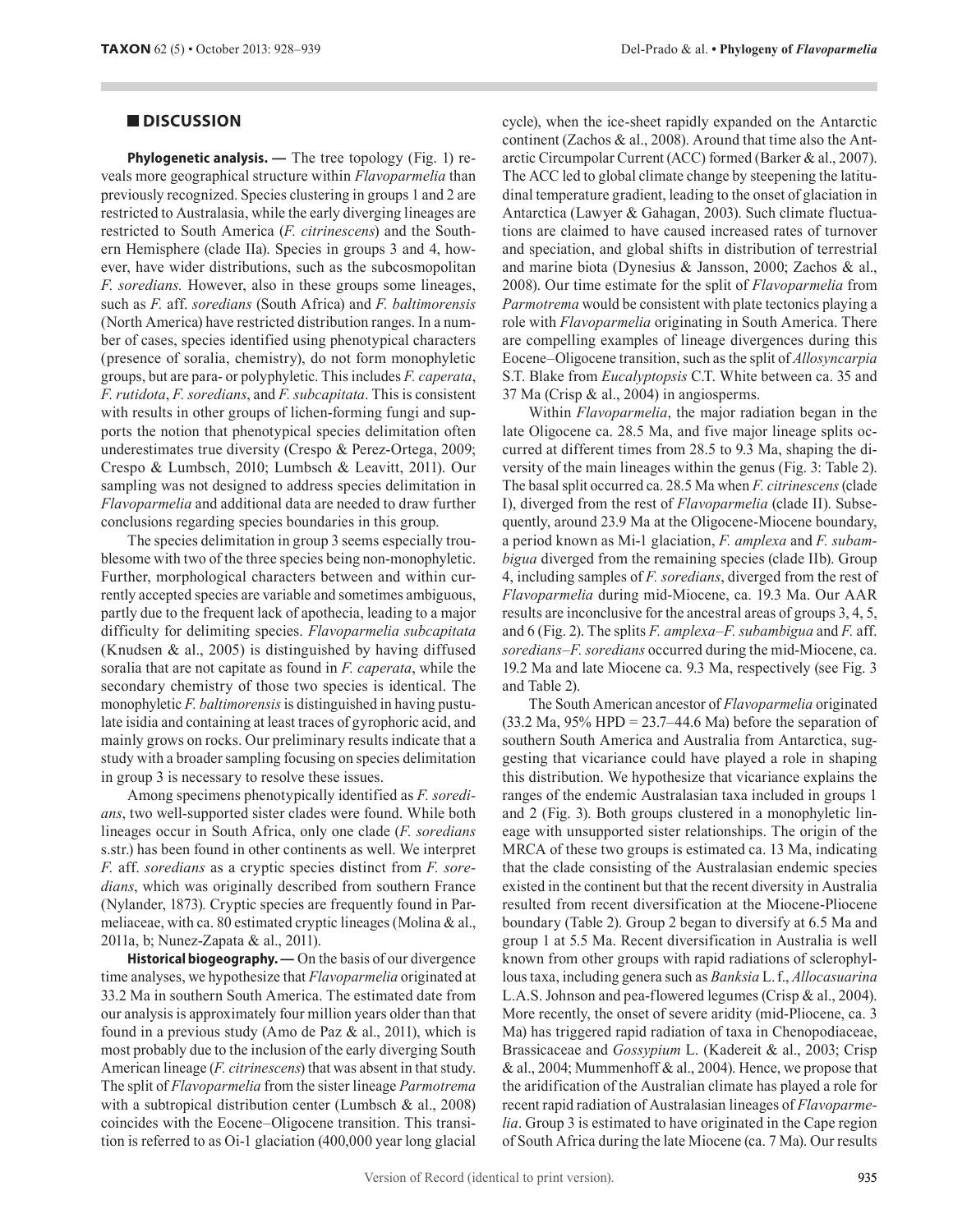indicate that long-distance dispersal can account for the current distribution of *F. soredians*.

Lichen-forming fungi are widely distributed in all continents including Antarctica, and long-distance dispersal has traditionally been seen as the likely explanation for their diversification, simply because lichens have easily dispersible propagules. Wide disjunctions in distributional ranges have been attributed to long-distance dispersal (e.g., *Austroparmelina*, Crespo & al., 2010a; *Remototrachyna* Divakar & A. Crespo, Divakar & al., 2010; *Leptogium* (Ach.) S.F. Gray, Otálora & al., 2010), and it has been supposed that frequent dispersal would have weakened any signal of vicariance. In Parmeliaceae, however, evidence for vicariance has also been shown (Amo de Paz & al., 2011). Our results suggest that both long-distance dispersal and vicariance have played important roles in shaping the distributional ranges of *Flavoparmelia* species.

## **ACKNOWLEDGEMENTS**

Financial support by the Ministerio de Ciencia e Innovación (CGL2010-21646) is gratefully acknowledged. PKD was funded by a Ramón y Cajal grant (RYC02007-01576). Sequencing was carried out at the Unidad de Genómica (Parque Científico de Madrid, UCM) and M. Isabel Garcia Saez is especially thanked for assistance.

### **LITERATURE CITED**

- **Amo de Paz, G., Cubas, P., Divakar, P.K., Lumbsch, H.T. & Crespo, A.** 2011. Origin and diversification of major clades in parmelioid lichens (Parmeliaceae, Ascomycota) during the Paleogene inferred by Bayesian analysis. *PLoS ONE* 6(12): e28161. http://dx.doi.org/10.1371/journal.pone.0028161
- **Amo de Paz, G., Crespo, A., Cubas, P., Elix, J.A. & Lumbsch, H.T.**  2012. Transoceanic dispersal and subsequent diversification on separate continents shaped diversity of the *Xanthoparmelia pulla* group (Ascomycota). *PLoS ONE* 7(6): e39683. http://dx.doi.org/10.1371/journal.pone.0039683
- **Arnerup, J., Högberg, N. & Thor, G.** 2004. Phylogenetic analysis of multiple loci reveal the population structure within *Letharia* in the Caucasus and Morocco. *Mycol. Res.* 108: 311–316. http://dx.doi.org/10.1017/S0953756204009360
- **Barker, P.F., Filippelli, G.M., Florindo, F., Martin, E.E. & Scher, H.D.** 2007. Onset and role of the Antarctic circumpolar current. *Deep Sea Res. 2, Topical Stud. Oceanogr.* 54: 2388–2398. http://dx.doi.org/10.1016/j.dsr2.2007.07.028
- **Berbee, M.L. & Taylor, J.W.** 2001. Fungal molecular evolution: Gene trees and geologic time. Pp. 229–245 in: McLaughlin, D.J., McLaughlin, E.G. & Lemke, P.A.E. (eds.), *The Mycota*, vol. 7, part B, *Systematics and evolution*. Berlin, Heidelberg, New York: Springer.
- **Blanco, O., Crespo, A., Elix, J.A., Hawksworth, D.L. & Lumbsch, H.T.** 2004. A molecular phylogeny and a new classification of parmelioid lichens containing *Xanthoparmelia*-type lichenan (Ascomycota: Lecanorales). *Taxon* 53: 959–975. http://dx.doi.org/10.2307/4135563
- **Blanco, O., Crespo, A., Divakar, P.K., Elix, J.A. & Lumbsch, H.T.**  2005. Molecular phylogeny of parmotremoid lichens (Ascomycota, Parmeliaceae). *Mycologia* 97: 150–159. http://dx.doi.org/10.3852/mycologia.97.1.150

**Blanco, O., Crespo, A., Ree, R.H. & Lumbsch, H.T.** 2006. Major

clades of parmeliold lichens (Parmeliaceae, Ascomycota) and the evolution of their morphological and chemical diversity. *Molec. Phylogen. Evol.* 39: 52–69.

http://dx.doi.org/10.1016/j.ympev.2005.12.015

- **Crespo, A. & Lumbsch, H.T.** 2010. Cryptic species in lichen-forming fungi. *IMA Fungus* 1: 167–170. http://dx.doi.org/10.5598/imafungus.2010.01.02.09
- **Crespo, A. & Perez-Ortega, S.** 2009. Cryptic species and species pairs in lichens: A discussion on the relationship between molecular phylogenies and morphological characters. *Anales Jard. Bot. Madrid* 66: 71–81. http://dx.doi.org/10.3989/ajbm.2225
- **Crespo, A., Blanco, O. & Hawksworth, D.L.** 2001. The potential of mitochondrial DNA for establishing phylogeny and stabilising generic concepts in the parmelioid lichens. *Taxon* 50: 807–819. http://dx.doi.org/10.2307/1223708
- **Crespo, A., Molina, M.C., Blanco, O., Schroeter, B., Sancho, L.G. & Hawksworth, D.L.** 2002. rDNA ITS and beta-tubulin gene sequence analyses reveal two monophyletic groups within the cosmopolitan lichen *Parmelia saxatilis*. *Mycol. Res.* 106: 788–795. http://dx.doi.org/10.1017/S095375620200610X
- **Crespo, A., Lumbsch, H.T., Mattsson, J.E., Blanco, O., Divakar, P.K., Articus, K., Wiklund, E., Bawingan, P.A. & Wedin, M.**  2007. Testing morphology-based hypotheses of phylogenetic relationships in Parmeliaceae (Ascomycota) using three ribosomal markers and the nuclear *RPB1* gene. *Molec. Phylogen. Evol.* 44: 812–824. http://dx.doi.org/10.1016/j.ympev.2006.11.029
- **Crespo, A., Ferencova, Z., Pérez-Ortega, S., Argüello, A., Elix, J.A. & Divakar, P.K.** 2010a. *Austroparmelina*, a new Australasian lineage in parmelioid lichens (Parmeliaceae, Ascomycota). *Syst. Biodivers.* 8: 209–221.

http://dx.doi.org/10.1080/14772001003738320

- **Crespo, A., Kauff, F., Divakar, P.K., Amo, G., Arguello, A., Blanco, O., Cubas, P., Del Prado, R., Elix, J.A., Esslinger, T.L., Ferencova, Z., Hawksworth, D.L., Lutzoni, F., Millanes, A.M., Molina, M.C., Perez-Ortega, S., Wedin, M., Ahti, T., Bungartz, F., Calvelo, S., Aptroot, A., Barreno, E., Candan, M., Cole, M., Ertz, D., Goffinet, B., Lindblom, L., Lücking, R., Mattsson, J.E., Messuti, M.I., Miadlikowska, J., Piercey-Normore, M., Rico, V., Sipman, H.J.M., Schmitt, I., Spribille, T., Thell, A., Thor, G. & Lumbsch, H.T.** 2010b. Phylogenetic generic classification of parmelioid lichens (Parmeliaceae, Ascomycota) based on molecular, morphological and chemical evidence. *Taxon* 59: 1735–1753.
- **Crespo, A., Divakar, P.K. & Hawksworth, D.L.** 2011. Generic concepts in parmelioid lichens, and the phylogenetic value of characters used in their circumscription. *Lichenologist* 43: 511–535. http://dx.doi.org/10.1017/S0024282911000570
- **Crisp, M.D., Cook, L.G. & Steane, D.A.** 2004. Radiation of the Australian flora: What can comparisons of molecular phylogenies across multiple taxa tell us about the evolution of diversity in present-day communities? *Philos. Trans., Ser. B* 359: 1551–1571. http://dx.doi.org/10.1098/rstb.2004.1528
- **Culberson, W.L.** 1972. Disjunctive distributions in the lichen-forming fungi. *Ann. Missouri Bot. Gard.* 59: 165–173. http://dx.doi.org/10.2307/2394751
- **Del-Prado, R., Cubas, P., Lumbsch, H.T., Divakar, P.K., Blanco, O., De Paz, G.A., Molina, M.C. & Crespo, A.** 2010. Genetic distances within and among species in monophyletic lineages of Parmeliaceae (Ascomycota) as a tool for taxon delimitation. *Molec. Phylogen. Evol.* 56: 125–133. http://dx.doi.org/10.1016/j.ympev.2010.04.014
- **Divakar, P.K., Ferencova, Z., Del-Prado, R., Lumbsch, H.T. & Crespo, A.** 2010. *Remototrachyna*, a new tropical lineage in hypotrachynoid lichens (Parmeliaceae, Ascomycota): A multigene and morphological approach. *Amer. J. Bot.* 97: 579–590. http://dx.doi.org/10.3732/ajb.0900140

Döring, H., Clerc, P., Grube, M. & Wedin, M. 2000. Mycobiont-specific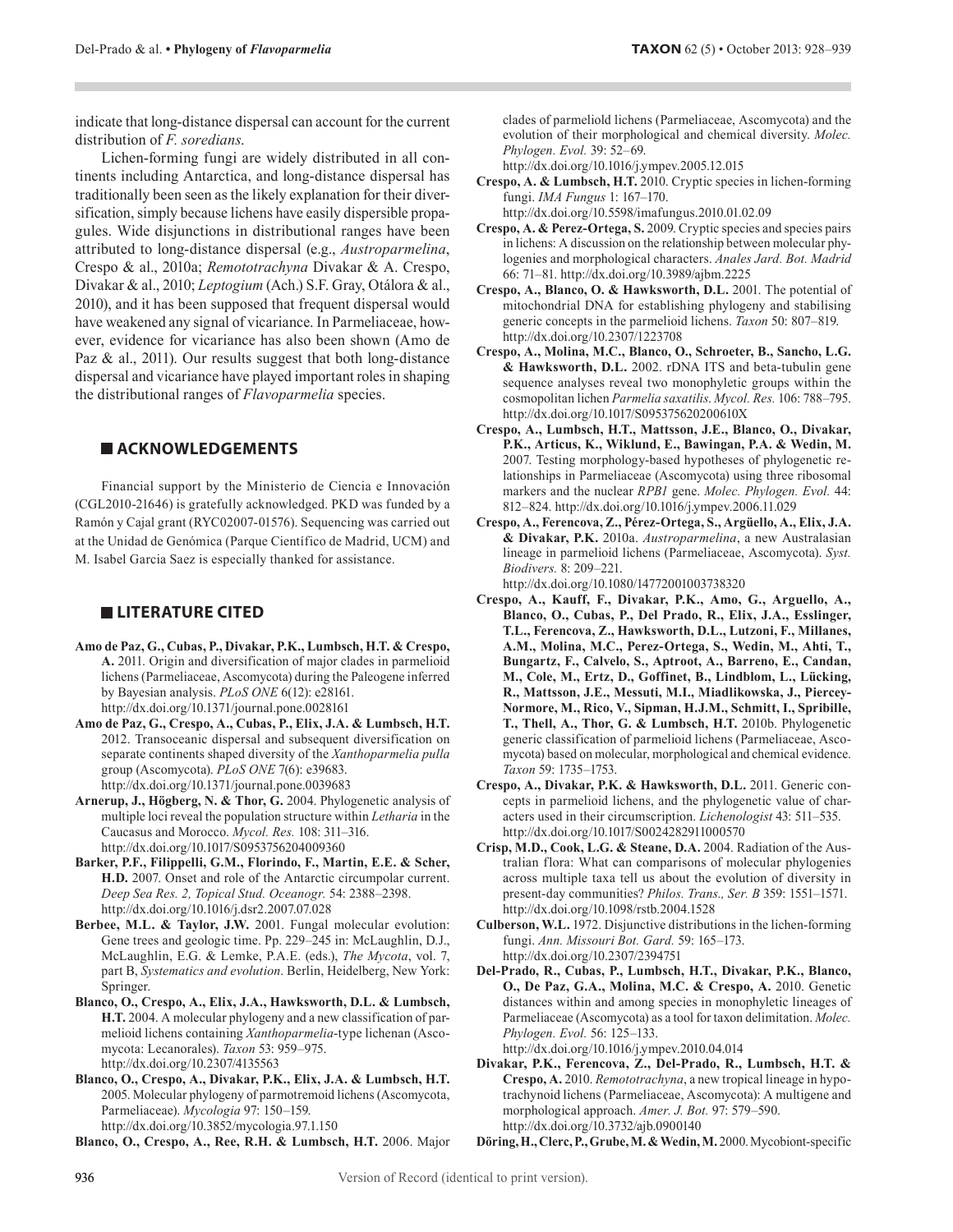- **Drummond, A.J. & Rambaut, A.** 2007. Beast: Bayesian evolutionary analysis by sampling trees. *B. M. C. Evol. Biol.* 7: 214. http://dx.doi.org/10.1186/1471-2148-7-214
- **Drummond, A.J., Ho, S.Y.W., Phillips, M.J. & Rambaut, A.** 2006. Relaxed phylogenetics and dating with confidence. *PLoS Biol.* 4: 699–710. http://dx.doi.org/10.1371/journal.pbio.0040088
- **Dynesius, M. & Jansson, R.** 2000. Evolutionary consequences of changes in species' geographical distributions driven by Milankovitch climate oscillations. *Proc. Natl. Acad. Sci. U.S.A.* 97: 9115–9120. http://dx.doi.org/10.1073/pnas.97.16.9115
- **Edwards, A.W.F.** 1972. *Likelihood*. Baltimore: Johns Hopkins University Press.
- **Felsenstein, J.** 1985. Confidence-limits on phylogenies: An approach using the bootstrap. *Evolution* 39: 783–791. http://dx.doi.org/10.2307/2408678
- **Feuerer, T. & Hawksworth, D.L.** 2007. Biodiversity of lichens, including a world-wide analysis of checklist data based on Takhtajan's floristic regions. *Biodivers. & Conservation* 16: 85–98. http://dx.doi.org/10.1007/s10531-006-9142-6
- **Galloway, D.J.** 1987. Austral lichen genera: Some biogeographical problems. *Biblioth. Lichenol.* 25: 385–399.
- **Galloway, D.J.** 1988. Plate tectonics and the distribution of cool temperate Southern Hemisphere macrolichens. *Bot. J. Linn. Soc.* 96: 45–55. http://dx.doi.org/10.1111/j.1095-8339.1988.tb00626.x
- **Galloway, D.J. & Aptroot, A.** 1995. Bipolar lichens: A review. *Cryptog. Bot.* 5: 184–191.
- **Gardes, M. & Bruns, T.D.** 1993. ITS primers with enhanced specificity for basidiomycetes: Application to the identification of mycorrhizae and rusts. *Molec. Ecol.* 2: 113–118. http://dx.doi.org/10.1111/j.1365-294X.1993.tb00005.x
- FCR for the method of Record Contents (i.e. the method in the section of the section of the amplitude of the amplitude of the amplitude of the amplitude of the amplitude of the amplitude of the amplification of the amplit **Gutierrez, G., Blanco, O., Divakar, P.K., Lumbsch, H.T. & Crespo, A.** 2007. Patterns of group I intron presence in nuclear SSU rDNA of the lichen family Parmeliaceae. *J. Molec. Evol.* 64: 181–195. http://dx.doi.org/10.1007/s00239-005-0313-y
- **Ho, S.Y.W. & Phillips, M.J.** 2009. Accounting for calibration uncertainty in phylogenetic estimation of evolutionary divergence times. *Syst. Biol.* 58: 367–380. http://dx.doi.org/10.1093/sysbio/syp035
- **Högberg, N., Kroken, S., Thor, G. & Taylor, J.W.** 2002. Reproductive mode and genetic variation suggest a North American origin of European *Letharia vulpina*. *Molec. Ecol.* 11: 1191–1196. http://dx.doi.org/10.1046/j.1365-294X.2002.01513.x
- **Huelsenbeck, J.P. & Ronquist, F.** 2001. MRBAYES: Bayesian inference of phylogenetic trees. *Bioinformatics* 17: 754–755. http://dx.doi.org/10.1093/bioinformatics/17.8.754
- Kadereit, G., Borsch, T., Weising, K. & Freitag, H. 2003. Phylogeny of Amaranthaceae and Chenopodiaceae and the evolution of C-4 photosynthesis. *Int. J. Pl. Sci.* 164: 959–986. http://dx.doi.org/10.1086/378649
- **Katoh, K., Asimenos, G. & Toh, H.** 2009. Multiple alignment of DNA sequences with MAFFT. *Meth. Molec. Biol.* 537: 39–64. http://dx.doi.org/10.1007/978-1-59745-251-9\_3
- **Knudsen, K., Lendemer, J. & Riefner, R.E., Jr.** 2005. *Flavoparmelia subcapitata* rediscovered in southern California. *Bull. Calif. Lichen Soc.* 12: 1–2.
- **Larena, I., Salazar, O., González, V., Julián, M.C. & Rubio, V.** 1999. Design of a primer for ribosomal DNA internal transcribed spacer with enhanced specificity for ascomycetes. *J. Biotechnol.* 75: 187– 194. http://dx.doi.org/10.1016/S0168-1656(99)00154-6
- **Lawyer, L.A. & Gahagan, L.M.** 2003. Evolution of Cenozoic seaways in the circum-Antarctic region. *Palaeogeogr. Palaeoclimatol.* 198: 11–37. http://dx.doi.org/10.1016/S0031-0182(03)00392-4
- **Leavitt, S.D., Esslinger, T.L., Divakar, P.K. & Lumbsch, H.T.**  2012a. Miocene and Pliocene dominated diversification of the

lichen-forming fungal genus *Melanohalea* (Parmeliaceae, Ascomycota) and Pleistocene population expansions. *B. M. C. Evol. Biol.* 12: 176.

http://dx.doi.org/10.1186/1471-2148-12-176

- **Leavitt, S.D., Esslinger, T.L. & Lumbsch, H.T.** 2012b. Miocene divergence, cryptic lineages, and contrasting distribution patterns in common lichen fungi (Parmeliaceae). *Biol. J. Linn. Soc.* 107: 920–937. http://dx.doi.org/10.1111/j.1095-8312.2012.01978.x
- **Leavitt, S.D., Esslinger, T.L. & Lumbsch, H.T.** 2012c. Neogenedominated diversification in Neotropical montane lichens: Dating divergence events in the lichen-forming fungal genus *Oropogon*  (Parmeliaceae). *Amer. J. Bot.* 99: 1764–1777. http://dx.doi.org/10.3732/ajb.1200146
- **Leavitt, S.D., Esslinger, T.L., Spribille, T., Divakar, P.K. & Lumbsch, H.T.** 2013. Multilocus phylogeny of the lichen-forming fungal genus *Melanohalea* (Parmeliaceae, Ascomycota): Insights on diversity, distributions, and a comparison of species tree and concatenated topologies. *Molec. Phylogen. Evol.* 66: 138–152. http://dx.doi.org/10.1016/j.ympev.2012.09.013
- **Lohtander, K., Myllys, L., Sundin, R., Källersjö, M. & Tehler, A.**  1998. The species pair concept in the lichen *Dendrographa leucophaea* (Arthoniales): Analyses based on ITS sequences. *Bryologist* 101: 404–411.
- **Lücking, R.** 2003. Takhtajan's floristic regions and foliicolous lichen biogeography: a compatibility analysis. *Lichenologist* 35: 33–54. http://dx.doi.org/10.1006/lich.2002.0430
- **Lücking, R., Huhndorf, S., Pfister, D.H., Plata, E.R. & Lumbsch, H.T.** 2009. Fungi evolved right on track. *Mycologia* 101: 810–822. http://dx.doi.org/10.3852/09-016
- **Lumbsch, H.T. & Leavitt, S.D.** 2011. Goodbye morphology? A paradigm shift in the delimitation of species in lichenized fungi. *Fungal Diversity* 50: 59–72. http://dx.doi.org/10.1007/s13225-011-0123-z
- **Lumbsch, H.T., Hipp, A.L., Divakar, P.K., Blanco, O. & Crespo A.**  2008. Accelerated evolutionary rates in tropical and oceanic parmelioid lichens (Ascomycota). *B. M. C. Evol. Biol.* 8: 257. http://dx.doi.org/10.1186/1471-2148-8-257
- **Lumbsch, H.T., Parnmen, S., Rangsiruji, A. & Elix, J.A.** 2010. Phenotypic disparity and adaptive radiation in the genus *Cladia*  (Lecanorales, Ascomycota). *Austral. Syst. Bot.* 23: 239–247. http://dx.doi.org/10.1071/SB10010
- **Lutzoni, F., Kauff, F., Cox, C., McLaughlin, D., Celio, G., Dentinger, B., Padamsee, M., Hibbett, D., James, T.Y., Baloch, E., Grube, M., Reeb, V., Hofstetter, V., Schoch, C., Arnold, A.E., Miadlikowska, J., Spatafora, J., Johnson, D., Hambleton, S., Crockett, M., Shoemaker, R., Sung, G.-H., Lücking, R., Lumbsch, H.T., O'Donnell, K., Binder, M., Diederich, P., Ertz, D., Gueidan, C., Hansen, K., Harris, R.C., Hosaka, K., Lim, Y.-W., Matheny, B., Nishida, H., Pfister, D., Rogers, J., Rossman, A., Schmitt, I., Sipman, H., Stone, J., Sugiyama, J., Yahr, R. & Vilgalys, R.** 2004. Assembling the Fungal Tree of Life: Progress, classification, and evolution of subcellular traits. *Amer. J. Bot.* 91: 1446–1480. http://dx.doi.org/10.3732/ajb.91.10.1446
- **Molina, M.C., Del-Prado, R., Kumar Divakar, P., Sanchez-Mata, D. & Crespo, A.** 2011a. Another example of cryptic diversity in lichen-forming fungi: The new species *Parmelia mayi* (Ascomycota: Parmeliaceae). *Organisms Diversity Evol.* 11: 331–342. http://dx.doi.org/10.1007/s13127-011-0060-4
- **Molina, M.C., Divakar, P.K., Millanes, A.M., Sanchez, E., Del-Prado, R., Hawksworth, D.L. & Crespo, A.** 2011b. *Parmelia sulcata* (Ascomycota: Parmeliaceae), a sympatric monophyletic species complex. *Lichenologist* 43: 585–601. http://dx.doi.org/10.1017/S0024282911000521
- **Mummenhoff, K., Linder, H.P., Friesen, N., Bowman, J.L., Lee, J.-Y. & Franzke, A.** 2004. Molecular evidence for bicontinental hybridogenous genomic constitution in *Lepidium* sensu stricto (Brassicaceae) species from Australia and New Zealand. *Amer. J. Bot.* 91: 254–261. http://dx.doi.org/10.3732/ajb.91.2.254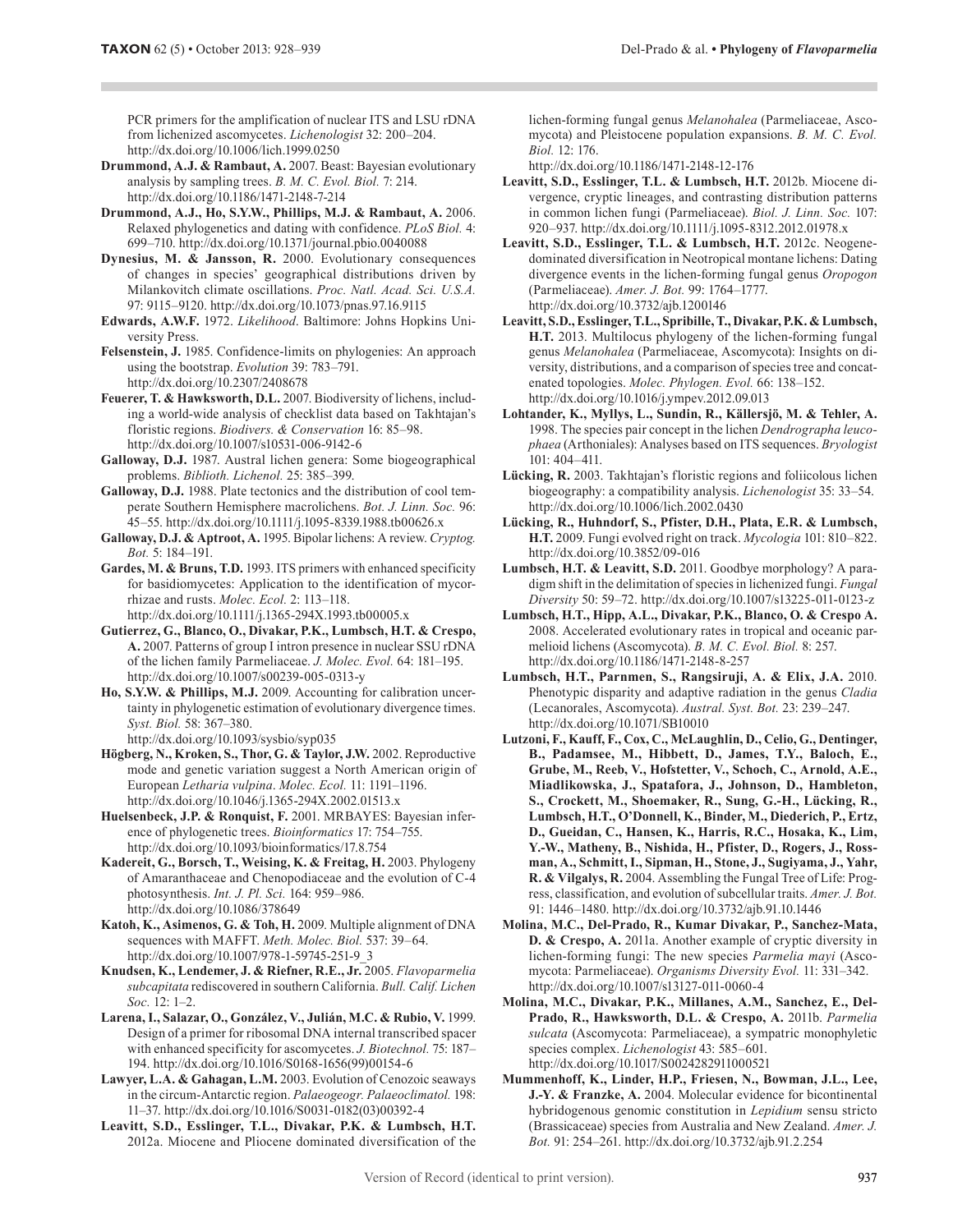- **Myllys, L., Lohtander, K., Källersjö, M. & Tehler, A.** 1999. Sequence insertions and ITS data provide congruent information on *Roccella canariensis* and *R. tuberculata* (Arthoniales, Euascomycetes) phylogeny. *Molec. Phylogen. Evol.* 12: 295–309. http://dx.doi.org/10.1006/mpev.1999.0620
- **Nunez-Zapata, J., Divakar, P.K., Del-Prado, R., Cubas, P., Hawksworth, D.L. & Crespo, A.** 2011. Conundrums in species concepts: The discovery of a new cryptic species segregated from *Parmelina tiliacea* (Ascomycota: Parmeliaceae). *Lichenologist* 43: 603–616. http://dx.doi.org/10.1017/S002428291100051X
- **Nylander, J.A.A., Ronquist, F., Huelsenbeck, J.P. & Nieves-Aldrey, J.L.** 2004. Bayesian phylogenetic analysis of combined data. *Syst. Biol.* 53: 47–67. http://dx.doi.org/10.1080/10635150490264699
- **Nylander, J.A.A., Wilgenbusch, J.C., Warren, D.L. & Swofford, D.L.** 2007. AWTY (Are We There Yet?): A system for graphical exploration of MCMC convergence in Bayesian phylogenetics. *Bioinformatics* 24: 581–583.

http://dx.doi.org/10.1093/bioinformatics/btm388

- **Nylander, W.** 1873 ["1872"]. Observata lichenologica in Pyreneis orientalibus. *Bull. Soc. Linn. Normandie*, ser. 2, 6: 256–328, (253)–(275).
- **Otálora, M.A.G., Martínez, I., Aragón, G. & Molina, M.C.** 2010. Phylogeography and divergence date estimates of a lichen species complex with a disjunct distribution pattern. *Amer. J. Bot.* 97: 216–223. http://dx.doi.org/10.3732/ajb.0900064
- **Otálora, M.A.G., Martinez, I., O'Brien, H., Molina, M.C., Aragon, G. & Lutzoni, F.** 2011. Multiple origins of high reciprocal symbiotic specificity at an intercontinental spatial scale among gelatinous lichens (Collemataceae, Lecanoromycetes). *Molec. Phylogen. Evol.* 56: 1089–1095. http://dx.doi.org/10.1016/j.ympev.2010.05.013
- Page, R.D.M. 1996. Treeview: An application to display phylogenetic trees on personal computers. *Computer Applic. Biosci.* 12: 357–358.
- **Poelt, J.** 1963. Flechtenflora und Eiszeit in Europa. *Phyton (Horn)* 10: 206–215.
- **Poinar, G.O., Jr., Peterson, E.B. & Platt, J.L.** 2000. Fossil *Parmelia*  in New World amber. *Lichenologist* 32: 263–269. http://dx.doi.org/10.1006/lich.1999.0258

**Posada, D.** 2008. jModelTest: Phylogenetic model averaging. *Molec. Biol. Evol.* 25: 1253–1256.

http://dx.doi.org/10.1093/molbev/msn083

**Printzen, C. & Ekman, S.** 2002. Genetic variability and its geographical distribution in the widely disjunct *Cavernularia hultenii*. *Lichenologist* 34: 101–111.

http://dx.doi.org/10.1006/lich.2002.0381

**Printzen, C. & Lumbsch, H.T.** 2000. Molecular evidence for the diversification of extant lichens in the Late Cretaceous and Tertiary. *Molec. Phylogen. Evol.* 17: 379–387.

http://dx.doi.org/10.1006/mpev.2000.0856

- **Rambaut, A.** 2007. TreeEdit, version 1.0a10. http://tree.bio.ed.ac.uk/ software/treeedit/
- **Rambaut, A.** 2009. FigTree, version 1.2.2. http://tree.bio.ed.ac.uk/software/figtree/
- **Rambaut, A. & Drummond, A.J.** 2007. Tracer, version 1.4. http:// beast.bio.ed.ac.uk/Tracer
- **Ree, R.H. & Sanmartin, I.** 2009. Prospects and challenges for parametric models in historical biogeographical inference. *J. Biogeogr.* 36: 1211–1220. http://dx.doi.org/10.1111/j.1365-2699.2008.02068.x
- **Ree, R.H. & Smith, S.A.** 2008. Maximum likelihood inference of geographic range evolution by dispersal, local extinction, and cladogenesis. *Syst. Biol.* 57: 4–14. http://dx.doi.org/10.1080/10635150701883881
- **Ree, R.H., Moore, B.R., Webb, C.O. & Donoghue, M.J.** 2005. A likelihood framework for inferring the evolution of geographic range on phylogenetic trees. *Evolution* 59: 2299–2311. http://dx.doi.org/10.1554/05-172.1
- **Rodriguez, F., Oliver, J.L., Marin, A. & Medina, J.R.** 1990. The general stochastic-model of nucleotide substitution. *J. Theor. Biol.* 142: 485–501. http://dx.doi.org/10.1016/S0022-5193(05)80104-3
- **Sanmartin, I. & Ronquist, F.** 2004. Southern Hemisphere biogeography inferred by event-based models: Plant versus animal patterns. *Syst. Biol.* 53: 216–243. http://dx.doi.org/10.1080/10635150490423430
- **Sérusiaux, E., Villarreal A., J.C., Wheeler, T. & Goffinet, B.** 2011. Recent origin, active speciation and dispersal for the lichen genus *Nephroma* (Peltigerales) in Macaronesia. *J. Biogeogr.* 38: 1138– 1151. http://dx.doi.org/10.1111/j.1365-2699.2010.02469.x
- **Stamatakis, A.** 2006. RAxML-VI-HPC: Maximum likelihood-based phylogenetic analyses with thousands of taxa and mixed models. *Bioinformatics* 22: 2688–2690. http://dx.doi.org/10.1093/bioinformatics/btl446
- **Stamatakis, A., Hoover, P. & Rougemont, J. 2008. A rapid bootstrap** algorithm for the RAxML web servers. *Syst. Biol.* 57: 758–771. http://dx.doi.org/10.1080/10635150802429642
- **Swofford, D.L.** 1993. PAUP A computer program for phylogenetic inference using maximum parsimony. *J. Gen. Physiol.* 102: A9.
- **Taylor, J.W. & Berbee, M.L.** 2006. Dating divergences in the Fungal Tree of Life: Review and new analyses. *Mycologia* 98: 838–849. http://dx.doi.org/10.3852/mycologia.98.6.838
- **Thompson, J.D., Higgins, D.G. & Gibson, T.J.** 1994. CLUSTAL-W – improving the sensitivity of progressive multiple sequence alignment through sequence weighting, position-specific gap penalties and weight matrix choice. *Nucl. Acids Res.* 22: 4673–4680. http://dx.doi.org/10.1093/nar/22.22.4673
- **Vilgalys, R. & Hester, M.** 1990. Rapid genetic identification and mapping of enzymatically amplified ribosomal DNA from several *Cryptococcus* species. *J. Bacteriol.* 172: 4238–4246.
- **Wirtz, N., Printzen, C. & Lumbsch, H.T.** 2008. The delimitation of Antarctic and bipolar species of neuropogonoid *Usnea* (Ascomycota, Lecanorales): A cohesion approach of species recognition for the *Usnea perpusilla* complex. *Mycol. Res.* 112: 472–484. http://dx.doi.org/10.1016/j.mycres.2007.05.006
- **Yoshimura, I.** 1968. The phytogeographical relationships between the Japanese and North American species of *Cladonia*. *J. Hattori Bot. Lab.* 31: 227–246.
- **Zachos, J.C., Dickens, G.R. & Zeebe, R.E.** 2008. An early Cenozoic perspective on greenhouse warming and carbon-cycle dynamics. *Nature* 451: 279–283. http://dx.doi.org/10.1038/nature06588

**Appendix 1.** Specimens used in the study, with location, reference collection detail, and GenBank accession numbers. Newly obtained sequences for this study are in bold face.

*Austroparmelina conlabrosa* (Hale) A. Crespo & al.; Australia, *Elix 38801* (CANB), GU183183, GU183176. *A. elixii* (Argüello & A. Crespo) A. Crespo & al.; Australia, *Elix s.n.* (MAF-Lich 13962), DQ273859, DQ268557. *A. endoleuca* (Taylor) A. Crespo & al.; Australia, *Elix 38805* (CANB), GU183184, GU183177. *A. labrosa* (Zahlbr.) A. Crespo & al.; South Africa, *Crespo & al. s.n.* (MAF-Lich 15877), GU183186, GU183179. *A. norpruinata* (Elix & J. Johnst.) A. Crespo & al.; Australia, New South Wales, *Elix 31571* (MAF-Lich 15376), **KF688963, KF688964.** *A. pruinata* (Müll. Arg.) A. Crespo & al.; Australia, *E. McCrum s.n.* (MAF-Lich 14270), EF042905, EF042914. *A. pseudorelicina* (Jatta) A. Crespo & al. **1;** Australia, *Amo de Paz & Elix s.n.* (MAF-Lich 16115), GU183188, GU183181. *A. pseudorelicina* **2;** Australia, *Amo de Paz & Elix s.n.* (MAF-Lich 16114), GU183189, GU183182. *Flavoparmelia* aff. *caperata***;** South Africa, Cape Region, *Crespo & al. s.n.* (MAF-Lich 17572), **KF017377, KF017409.** *F. aff. soredians* **1;** South Africa, Cape Region, *Crespo & al. s.n.* (MAF-Lich 17574), **KF017378, KF017416.** *F. aff. soredians* **2;** South Africa, Eastern Cape, *Divakar s.n.* (MAF-Lich 17573), **KF017379, KF017417.** *F. amplexa* (Stirt.) Hale; South Africa, Cape Region, *Crespo & al. s.n.* (MAF-Lich 17571), **KF017381, KF017419.** *F. baltimorensis* (Gyeln. & Fóriss) Hale **1;** U.S.A., Maryland, *Molina s.n.*